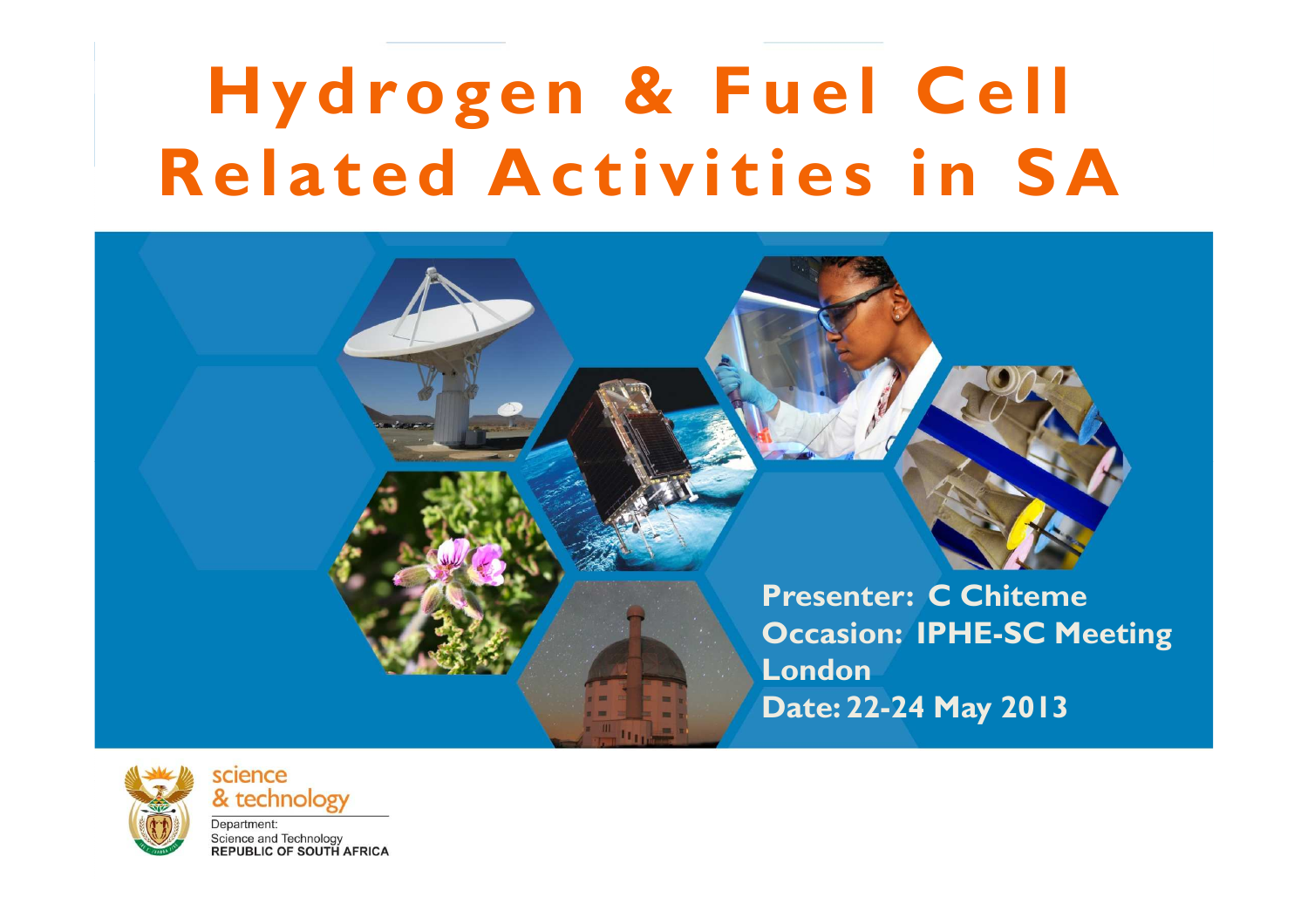# **Why Hydrogen South Africa**

#### **World Platinum Reserves: Cawthorn, 1999**



#### **Our Hydrogen Vision**

 **" to create knowledge and human resource capacity that will develop high value commercial activities in hydrogen and fuel cell technologies utilising local resources and existing knowhow"**

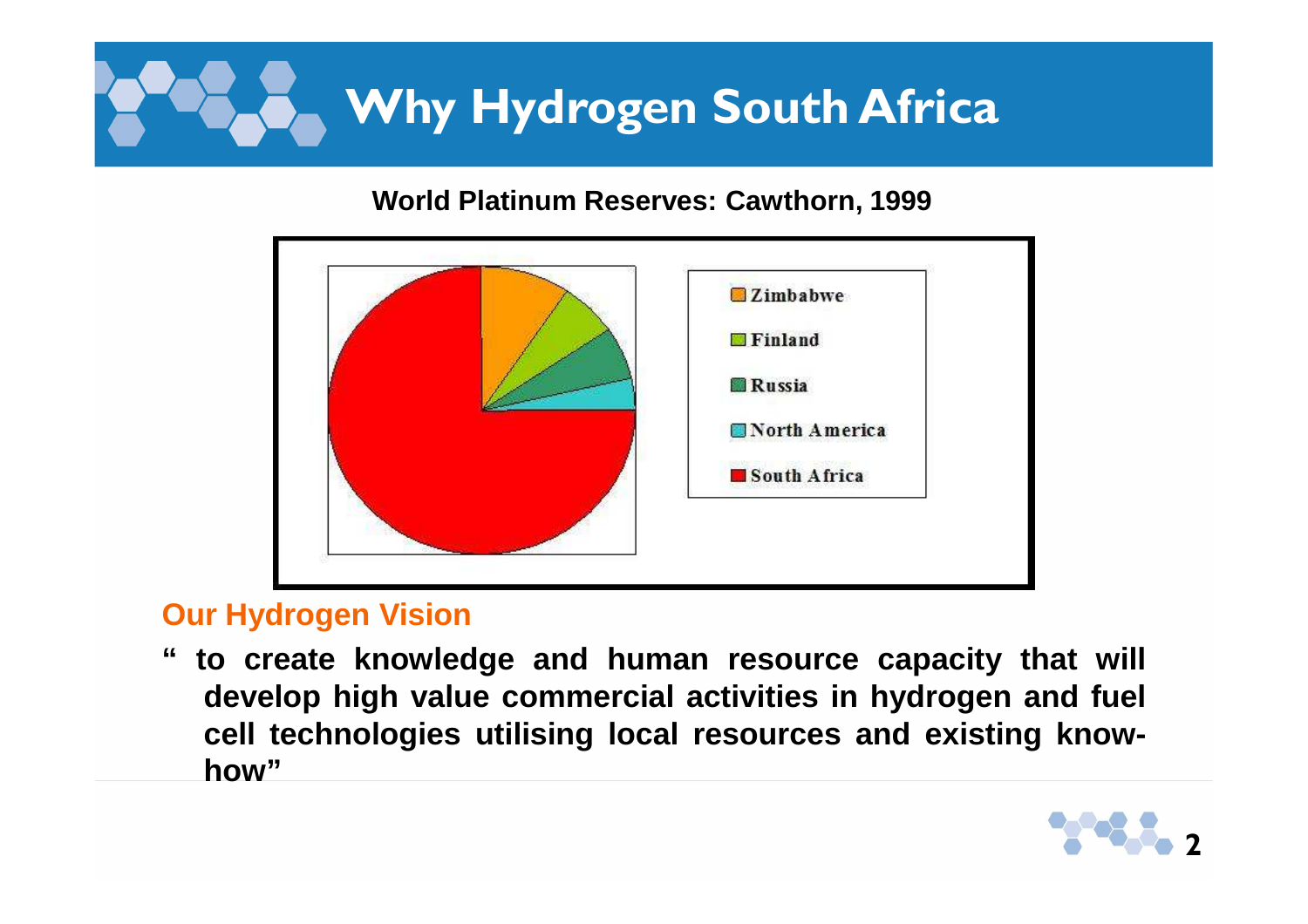# **Mission and Overall Objective**

#### **15year R&D Programme geared towards transition from Resource to Knowledge Economy & Clean Energy Technology**

#### **Mission**

- •Create a South African IPR portfolio around HFC
- •Demonstrators and Prototypes
- •Pilot-scale manufacturing facilities
- •Product development for short/long term markets
- •Support for value-added jobs and businesses
- •● Human capital development → create jobs locally<br>● Hanlement e HEC Supply Choin in South Africa (S
- $\bullet$ Implement a HFC Supply Chain in South Africa (SA)
- •Centre of Excellence for Hydrogen & Fuel Cells

#### **Overall Objective**

 $\bullet$  **Value added manufacturing for PGM catalysis value chain with the aim to acquire 25% global market share by 2020**

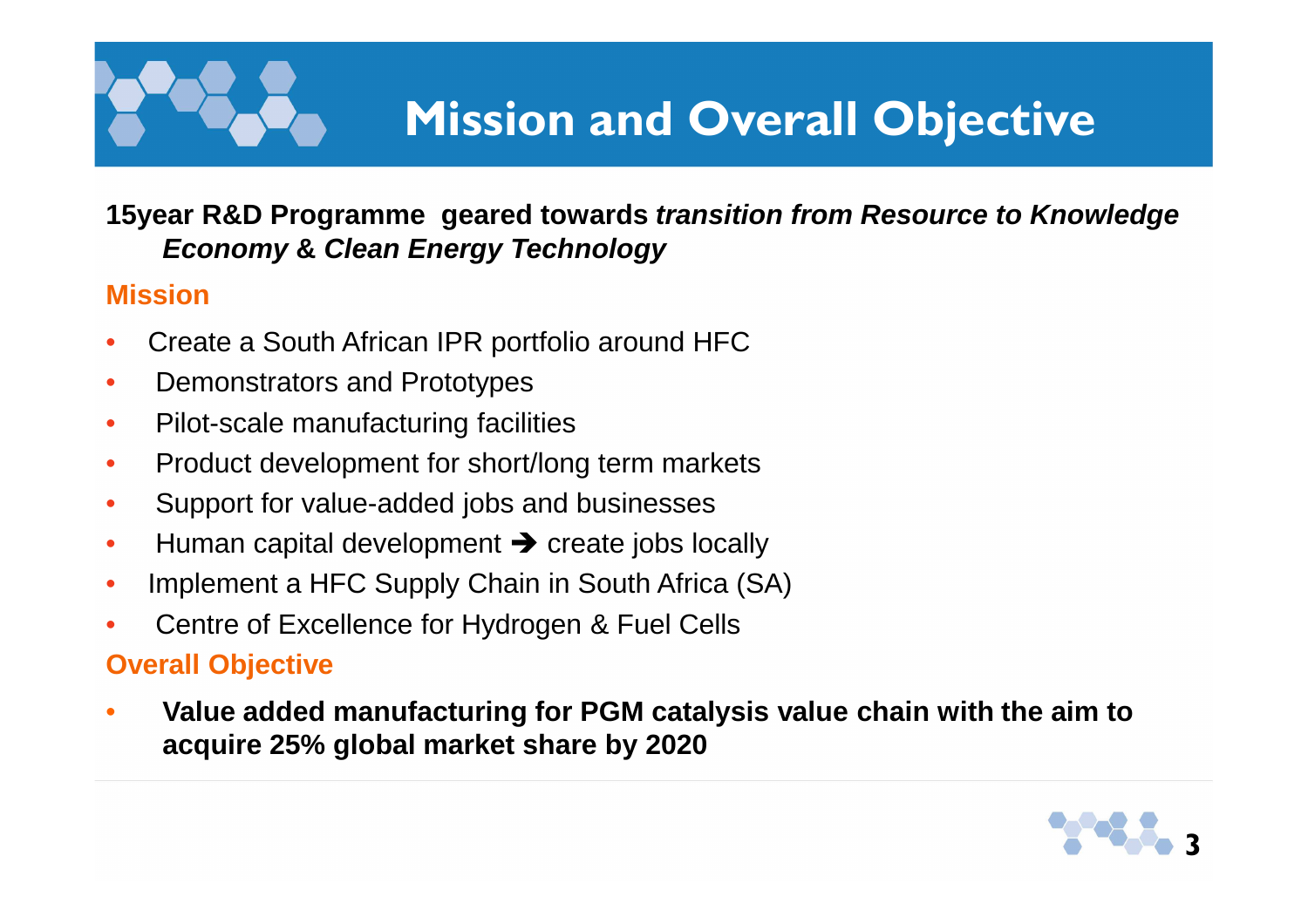# **National Investments**

#### **Budgets**

- •Govt has spent about ZAR450 million since inception of Programme
- •Current budget for the 2013-14 FY is ZAR74.8 million
- •HySA Public Awareness, Demonstration and Education Platform: ZAR 1.8 million

#### **Other Government Initiatives**

- • Department of Trade and Industry creating Special Economic Zones to encourage deployment of HFCT
- • Platinum Valley Special Economic Zone Steering Committee created to include all relevant government departments
- •Fuel Cell Solutions Task Team to evaluate HFCT initiatives
- •Department of Energy (DoE) policy encouraging Renewable Energy deployment
- •Lobbying for the inclusion of HFCT in the DoE's Integrated Resource Plan
- •Department of Environmental Affairs: National Climate Change Response Policy

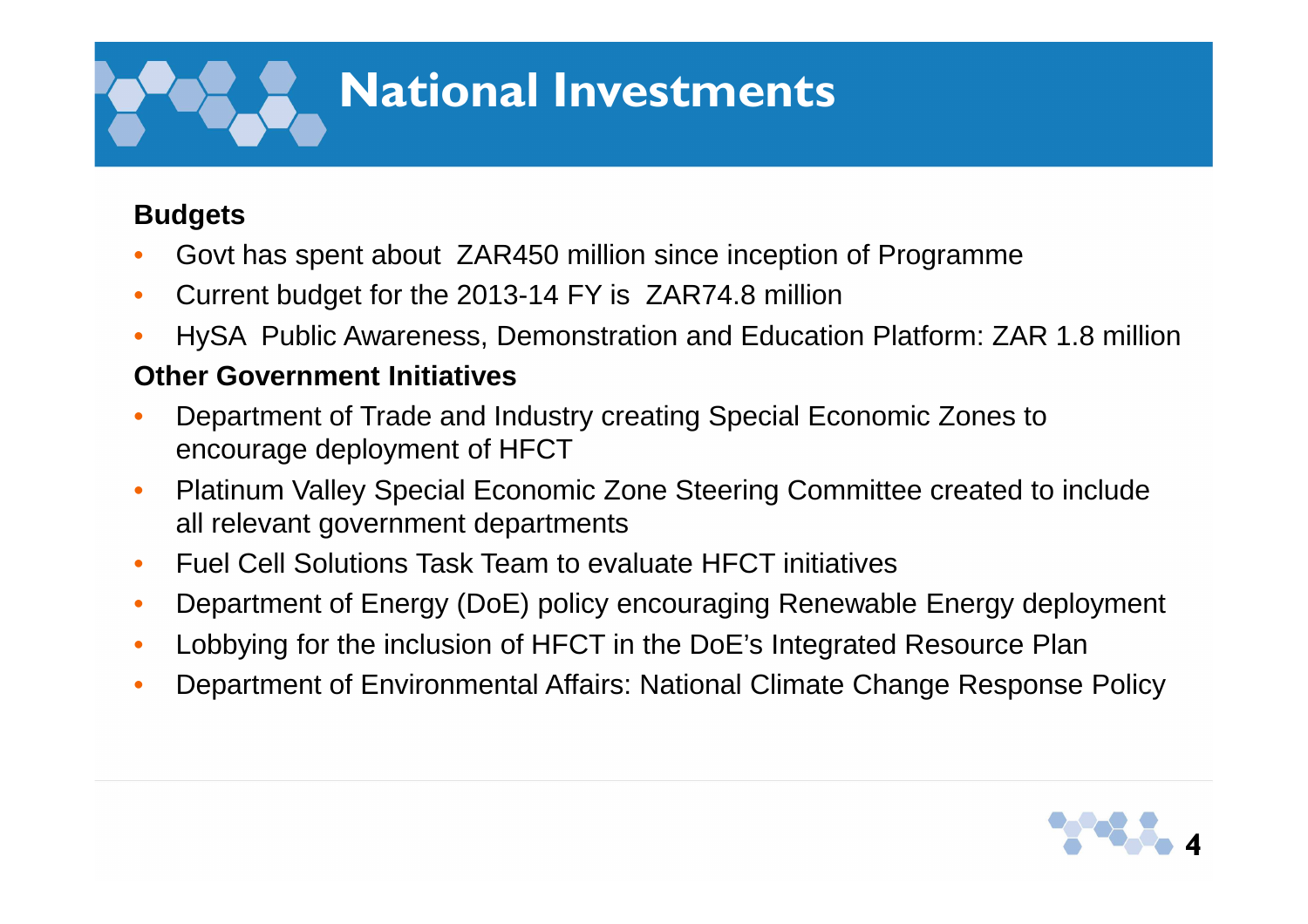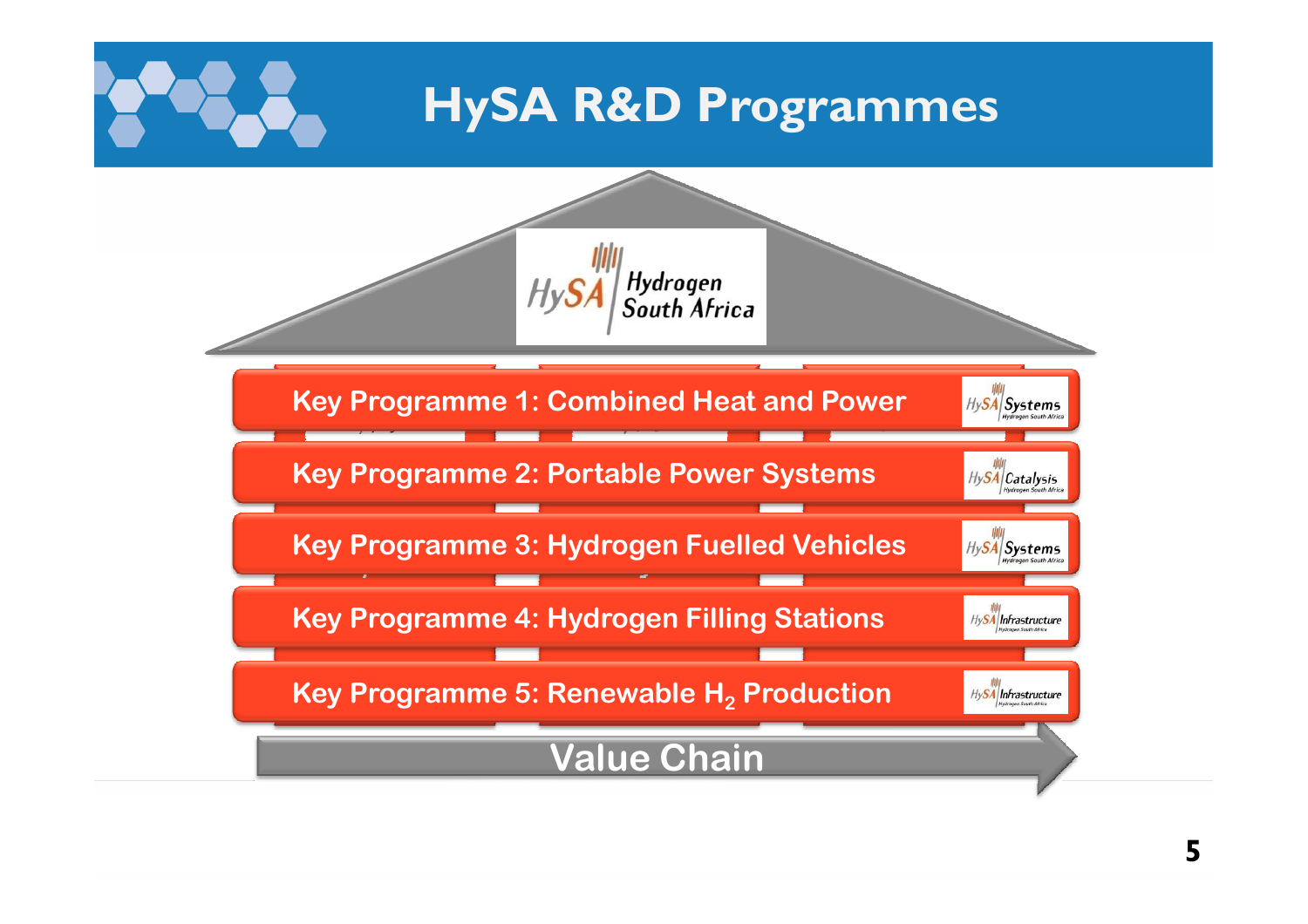## **Highlights of the first 5 years (2008-2012)**

- •Establishment of competency in hydrogen & fuel cell technologies
- •• Manufacture of 2 kW HT-PEMFC Combined Heat & Power unit for Domestic<br>Applications Applications
- •• Manufacture of 2.5 kW Fuel Cell backup power system prototype for the<br>Telecommunication & UPS Markets Telecommunication & UPS Markets
- • Manufacture of the fuel cell electrodes (HT MEA) together with <sup>a</sup> local Engineering company & <sup>a</sup> renowned key International Partner
- $\bullet$ A metal hydride hydrogen storage unit fuel cell based system for a forklift truck
- $\bullet$  First internationally competitive fuel cell catalyst at commercially relevant scale (for LT-PEM applications)
- $\bullet$  Local Industry participation through:
	- **R&D co-funding: Anglo Platinum (ZAR 2 million), Petro SA (ZAR 10 million)**
	- **Joint creatorship of IP: Impala Platinum (ZAR 6 million)**
- $\bullet$ Human Capital development through postgraduate training
- $\bullet$ Infrastructure Investments and Laboratory Fitment
- $\bullet$ HySA Advisory Board inaugurated in February 2013.